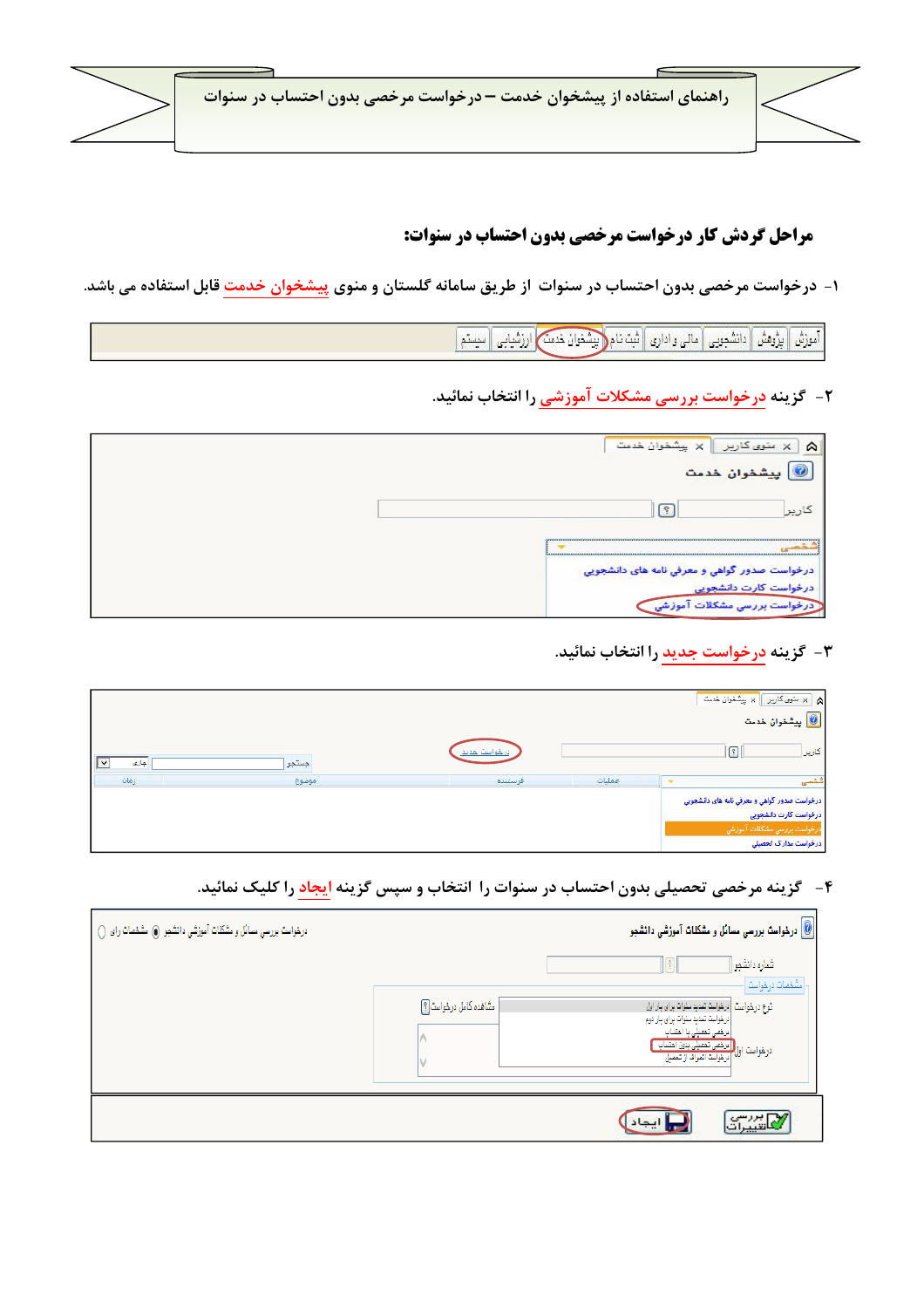## ۵- ترم مورد نظر را از گیل انتخاب نمائید.

| درخواست بررسی مسائل و مشکلات آموزشی دانشجو (@ مشخصات رای () |                                      |             | <mark>©</mark> درخواست بررسی مسائل و مشکلات آموزشی دانشجو |
|-------------------------------------------------------------|--------------------------------------|-------------|-----------------------------------------------------------|
|                                                             | راهنمای ترمها                        | $\times$    | شماره دانشموا                                             |
|                                                             | شرح ترم                              | شماره ترم   | مشخصات درخواست                                            |
|                                                             | نیمسال سوم تحصیلی۱۴۰۰–۱۳۹۹           | raar        | نوع درخواست مرخصی تعصیلی بدون احتساب                      |
|                                                             | نیمسال دوم تحصیلی۱۴۰۰-۱۳۹۹           | <b>TIIT</b> | $\sqrt{2}$<br>ترم                                         |
|                                                             | نیسال اول تحصیلی ۱۴۰۰-۱۳۹۹           | T111        |                                                           |
|                                                             | نيمسال سوم تحصيلى91-م                | <b>TAAT</b> | درخواست اول                                               |
|                                                             | - تیمسال دوم تعصیلی۹۹–۹۸             | <b>TAAT</b> |                                                           |
|                                                             | نیمسال اول تحصیلی۹۹-۹۸               | <b>TIAI</b> |                                                           |
|                                                             | تيمسال سوم تمميلي۱۹۸–۹۷              | <b>TAVY</b> |                                                           |
|                                                             | نیمسال دوم تحصیلی۹۸ -۹۷              | <b>TIVY</b> |                                                           |
|                                                             | نیمسال اول تحصیلی۱۸-۹۷               | <b>TAVI</b> |                                                           |
|                                                             | تيمسال سوم تحصيلى٩٧-٩۶               | <b>TAPT</b> |                                                           |
|                                                             | نیمسال دوم تحصیلی۱۷–۹۴               | 7997        |                                                           |
|                                                             | تیمسال اول تحصیلی۷۷-۹۶               | <b>٣٩۶١</b> |                                                           |
|                                                             | $3\lambda - 39$ $1.25$ $1.25$ $1.25$ | <b>FRAM</b> |                                                           |

۶-در قسمت <mark>درخواست اول</mark>، علت درخواست مرخصی خود را ذکر کرده و پس از انتخاب گزینه <mark>ایجاد</mark> بر روی گزینه <mark>بازگشت</mark> کلیک نمائید.

| درخواست بررسي مسائل و مشكلات آموزشي دانشجو ، مشخصات راي ( ) |                           | .<br><mark>©</mark> درخواست بررسی مسائل و مشکلات آموزشی دانشجو                |
|-------------------------------------------------------------|---------------------------|-------------------------------------------------------------------------------|
|                                                             |                           | شماره دانشجو ا<br>مشممات درخواست                                              |
|                                                             | V مشاهده كامل درخواست [؟] | نوع درخواست مرخص تعصيلى بدون احتساب<br>ترم ٢٩۶٢ - [؟] نيمسال دوم تحصيلي ٢٠٠٢٧ |
|                                                             |                           | بدلیل مشکلات بزشکی<br>درخواست اول                                             |
|                                                             |                           |                                                                               |
|                                                             |                           | $\mathbb{Z}^m$ سرائی                                                          |

۷-پس از ثبت درخواست و مشاهده پیام سیستم، با کلیک بر روی گزینه بازگشت، مجدداً به پیشخوان خدمت

## مراجعه و گزینه <mark>تایید و ارسال</mark> را انتخاب نمائید.

| درخواست بررسي مسائل و مشكلات آموزشي دانشجو ، شخصات راي () | درخواست بررسی مسائل و مشکلات آموزشی دانشجو $\textcircled{\textbf{0}}$<br>19<br>شماره دانشجو                                                                   |
|-----------------------------------------------------------|---------------------------------------------------------------------------------------------------------------------------------------------------------------|
|                                                           | مشخصات درخواست<br>$\sqrt{2}$ مشاهده كامل درخواست<br>توع درخواست   مرخص تحمیلی بدون احتساب<br>ترم ۲۹۴۲ - [؟] انبسال دوم تحصيلي٧-٩٠-٩٠<br>أيد دليل مشكلات يزشكي |
|                                                           | درخواست اول                                                                                                                                                   |
|                                                           |                                                                                                                                                               |
|                                                           | © کد ۱۱۶۸۴–۱۰۰ : درخواست شما با موفقیت ثبت شد. لطفا در صورت تکمیل اطلاعات<br>درخواست، جهت مراحل بعدی به پیشخوان خدمت مراجعه نمایید.                           |
|                                                           |                                                                                                                                                               |
|                                                           |                                                                                                                                                               |
|                                                           |                                                                                                                                                               |
|                                                           |                                                                                                                                                               |
|                                                           |                                                                                                                                                               |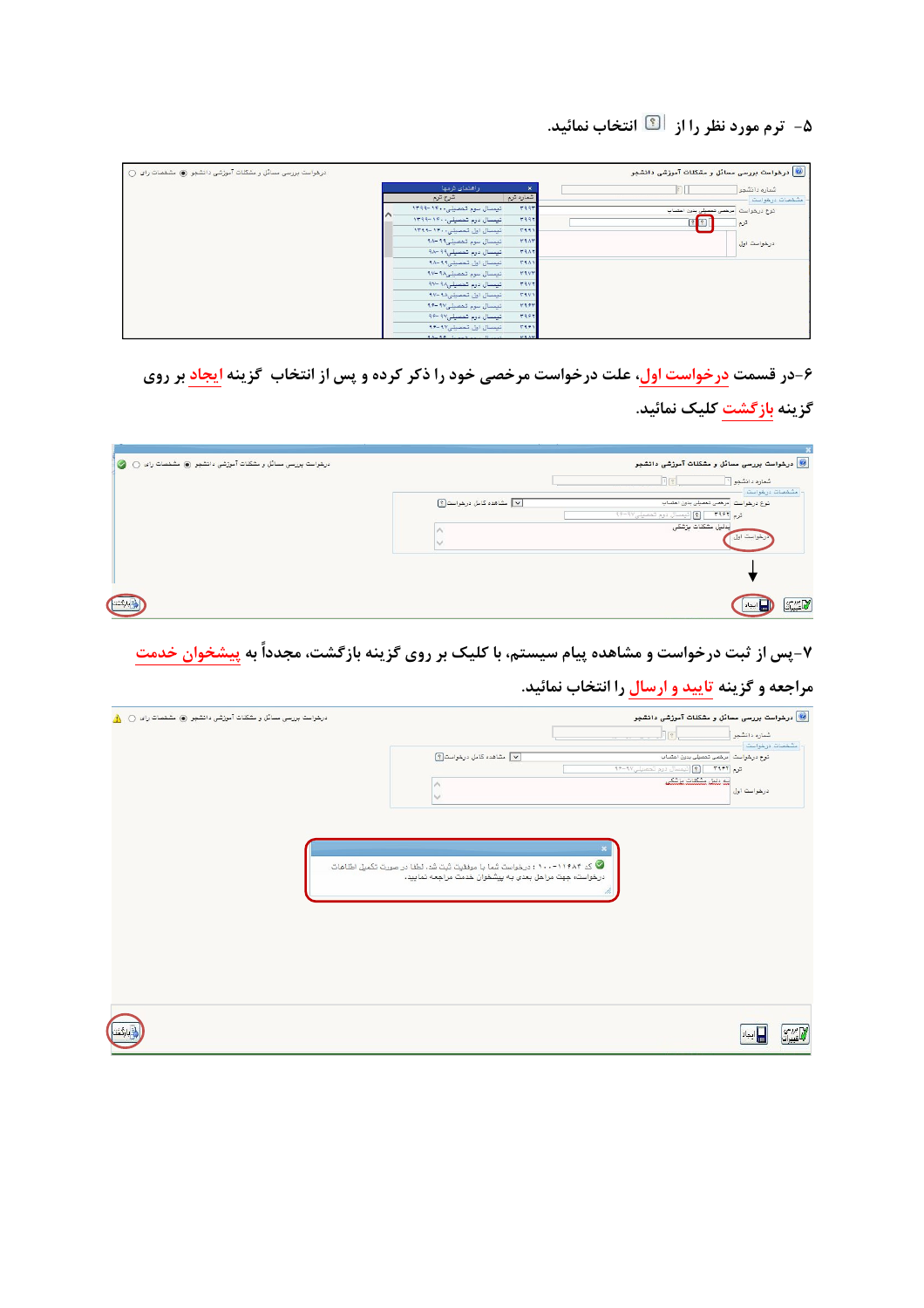۸- در این مرحله از طریق کلیک گزینه ارسال لازم است تا مستندات مورد نظرآپلود گردد.

|         |                         |        |                           |                 |                                                                              |          | ارسال و تایید مدارک پرونده دانشجو $\bigcirc$      |
|---------|-------------------------|--------|---------------------------|-----------------|------------------------------------------------------------------------------|----------|---------------------------------------------------|
|         |                         |        |                           |                 | $\checkmark$                                                                 |          | <mark>فرآیند ا</mark> ترهواست بررسی مشکلات آموزشی |
|         |                         |        |                           |                 | انوع مدرک ا <mark>نکترینیکی_ نیزیکی</mark> v   <u>تعریف مدارک خاص دانشمو</u> |          | لساره دانشجوا                                     |
| توضيحات | تاریخ ارسال شناسه آرشیو | يرونده | نسخه مهلت اجباري امسئوليت | وضعيت           | مشاهده<br>ارسال                                                              | نام مدرک | نوع مدرک                                          |
|         |                         |        | ا • إيله إدانشجو أموزشي - | أرسالا تشده [1] | ارسال                                                                        |          | الكترونيكي أمستندات دانشجو                        |
|         |                         |        |                           |                 |                                                                              |          |                                                   |
|         |                         |        |                           |                 |                                                                              |          |                                                   |
|         |                         |        |                           |                 |                                                                              |          |                                                   |
|         |                         |        |                           |                 |                                                                              |          |                                                   |

۹- جهت آپلود مستندات بیشتر پس از انتخاب فایل و تایید مستند موردنظر بر روی گزینه ایجاد کلیک نمائید.

|             |                | ثوع سند ابرينده دانشجر<br>$\checkmark$                                                         | <mark>.</mark> سند الكترونيكي<br>شماره سند                               |
|-------------|----------------|------------------------------------------------------------------------------------------------|--------------------------------------------------------------------------|
|             | $\blacksquare$ | ممِم فايل انتخابي هدافل "٥٠ كيلو بايت" و هداكثر "٢٥٠ كيلو بايت " و نوع فايل ".JPG, .JPEG"باشد. | امستندات دانشجو<br>شرح سند<br>مشاهده عكس [<br><u>بالل پايين</u><br>امماد |
|             |                | توضيحات                                                                                        | ترتيب<br>نمايش<br>عمليات<br>توع مستند                                    |
|             | انجاد          | $\boldsymbol{\times}$                                                                          |                                                                          |
| انتخاب فابل | ∣∨<br>$\land$  | فايل<br>ترتيب نمايش<br>نوع مستند<br>توضيمات<br>M                                               |                                                                          |
|             |                | بررسي تغييرات أأعمال تغييرات<br>$\sim$ $-$<br>÷.                                               | صفحه 1 از 1 - 10 - 20                                                    |

۱۰- پس از آپلود مستندات بر روی گزینه تایید و ارسال کلیک نمائید.

|                                 |                                |                                                                                              |                        |              | x   منوى كارير   x پيشغوان خدمت  |                |
|---------------------------------|--------------------------------|----------------------------------------------------------------------------------------------|------------------------|--------------|----------------------------------|----------------|
|                                 |                                |                                                                                              |                        |              | <mark>.</mark> پیشخوان خدمت      |                |
| $\overline{\mathbf{v}}$<br>جارى | جستجو                          |                                                                                              |                        |              | C                                | كارير [        |
| ida)                            | موضوع                          |                                                                                              | فرستنده                | عمليات       |                                  | شفصی (۲)       |
|                                 | ررسيي معاونا أموزشتي دانشكده - |                                                                                              |                        | <b>72090</b> | معاون آموزشی دانشکده هنر (۱)     |                |
|                                 |                                |                                                                                              |                        |              | درخواست تسويه حساب فارغ التحصيلي |                |
|                                 |                                | تاييد و ارسال                                                                                |                        |              | درخواست بررسی مشکلات آموزشی (۱)  | گواهي ريزنمرات |
|                                 |                                |                                                                                              |                        |              | يردازش مشاهده شماره داوطلبى      |                |
|                                 |                                | المفهرة منخصر بدين لمتساب در سنعلت در هلسه شعباء ألمنشر.<br>ولتسكيم مورد موافقت قرار المفتر. | توضيع<br>تاييد و ارسال |              |                                  |                |